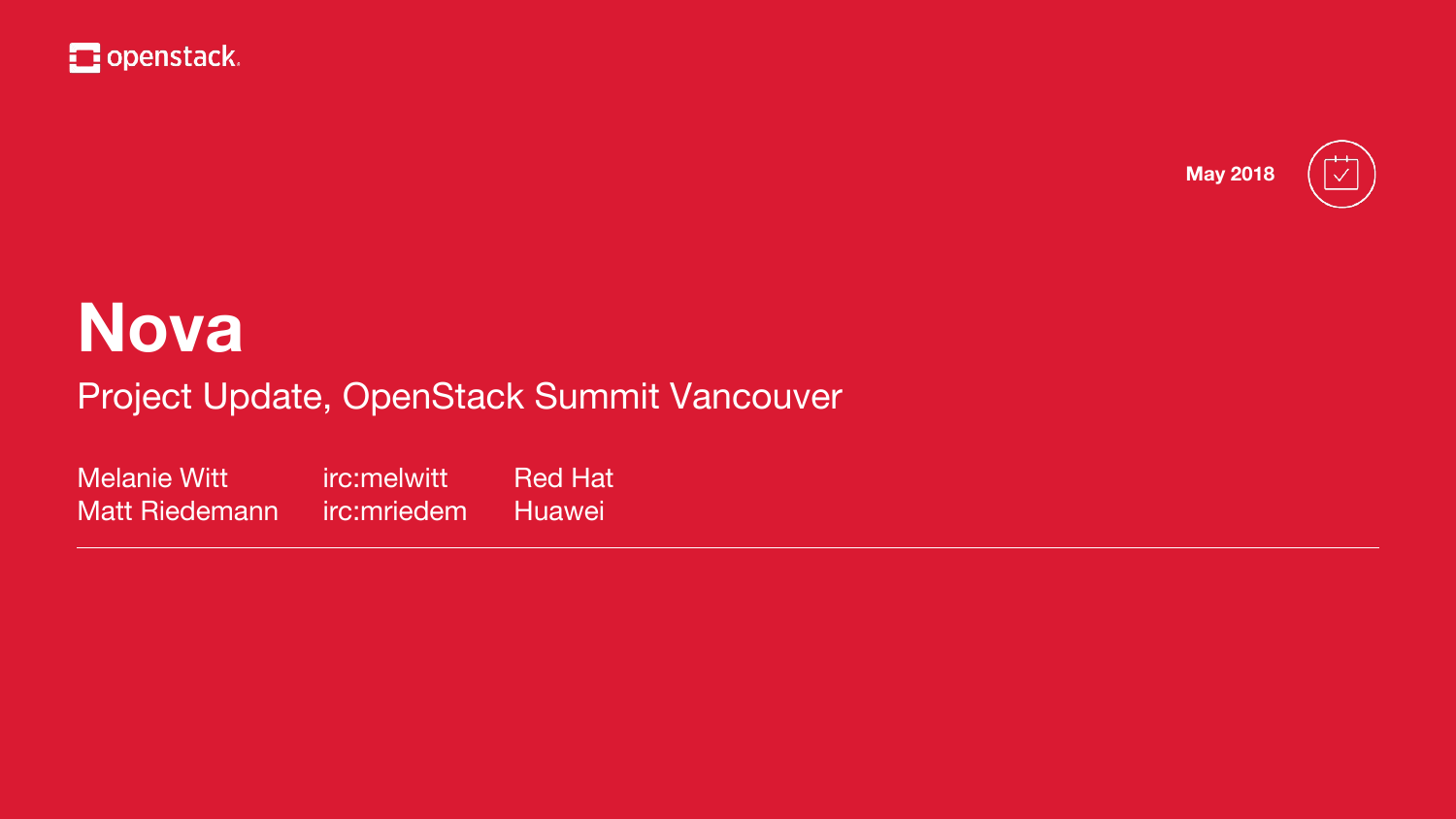

### What is Nova?

- Compute service
- Nova provides the compute controller fabric for the base OpenStack laaS deployment



# NOVA an OpenStack Community Project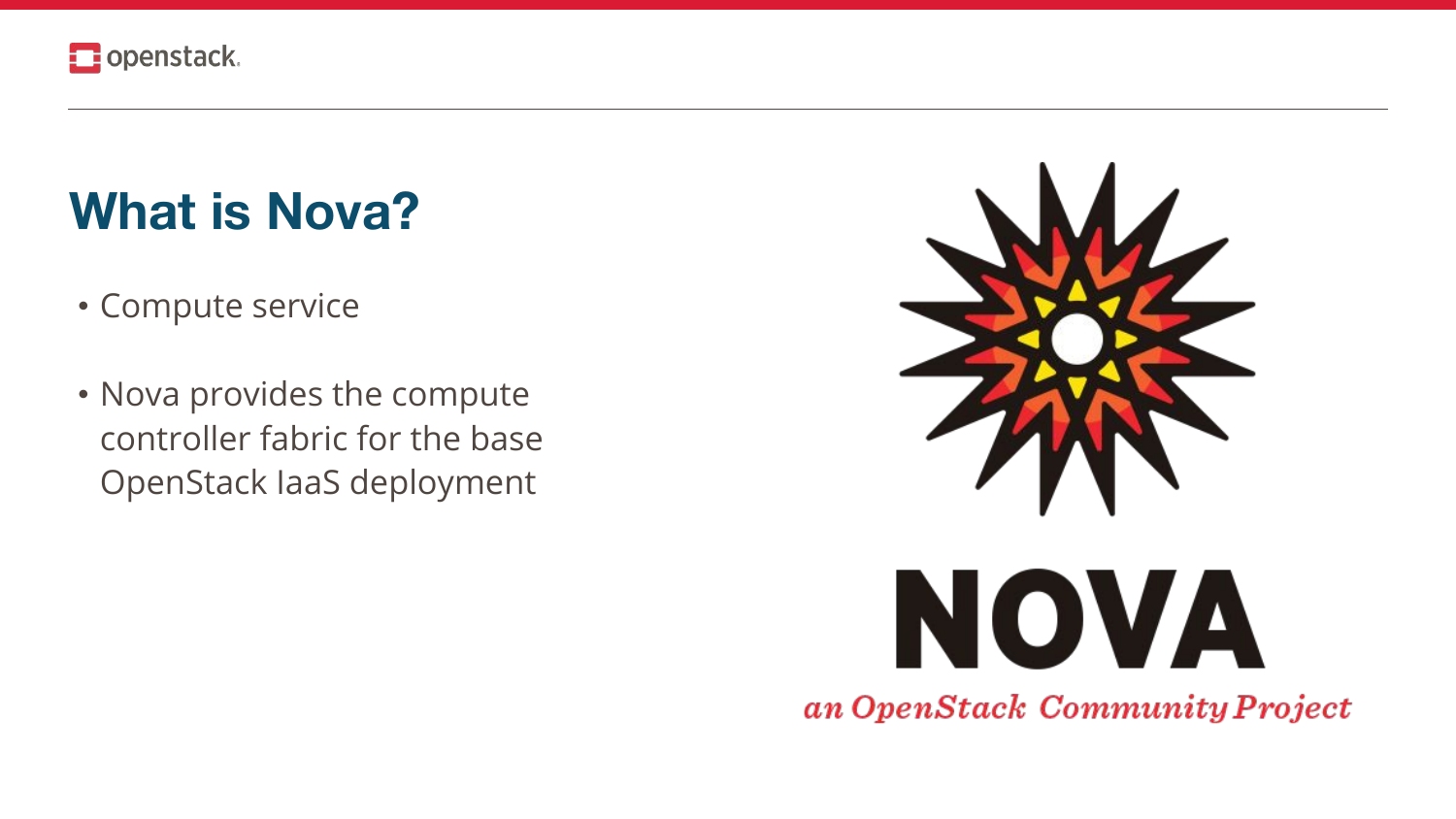

### Project background

- Founded during the Austin release of OpenStack
- 183 contributors for latest release (Queens)

Latest user survey adoption numbers:

• Deployed: 98% of clouds in production indicate they are using this project



# NOVA an OpenStack Community Project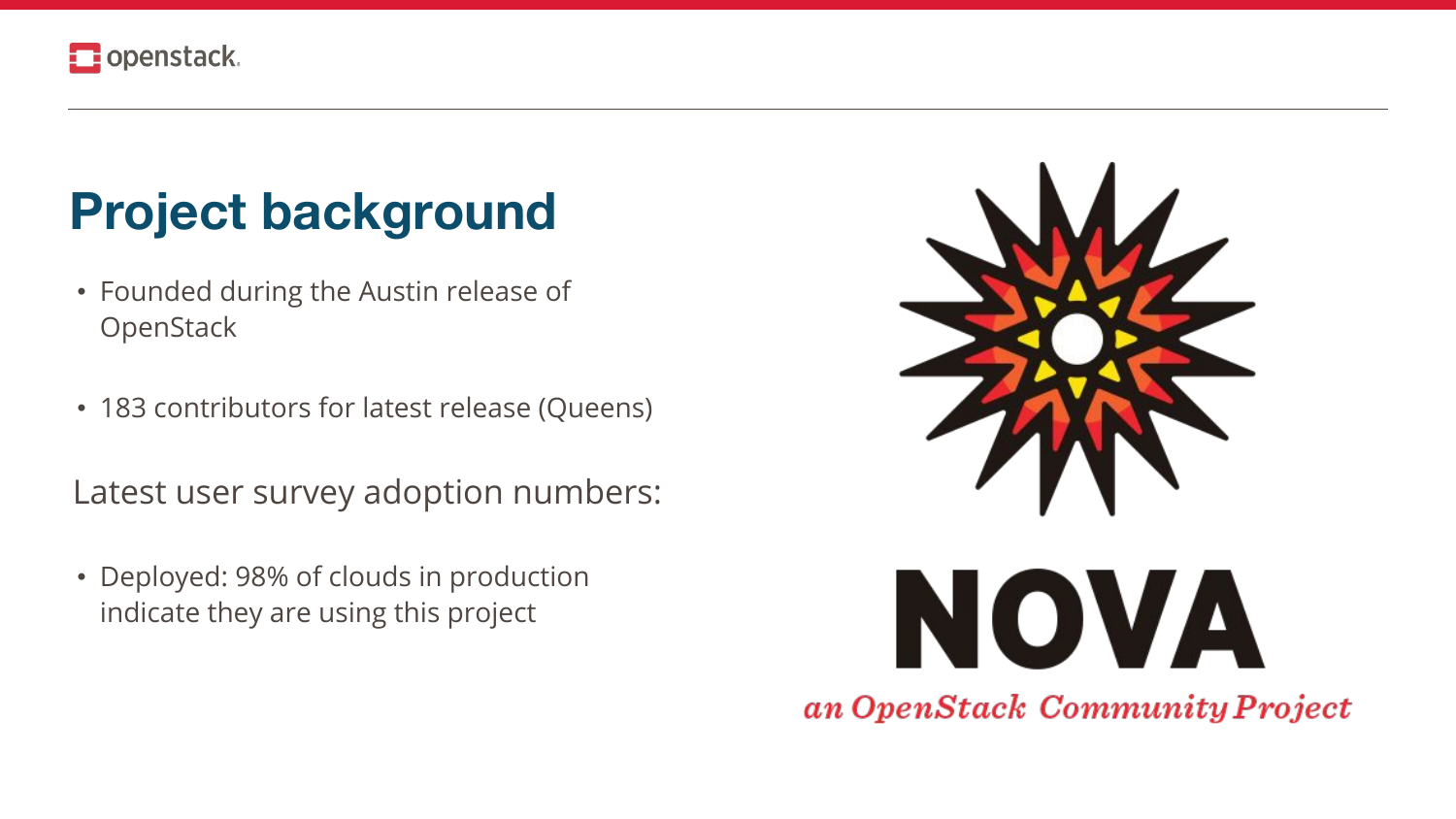<https://docs.openstack.org/releasenotes/nova/queens.html>

### ➡ **Cells v2 highlights**

- Improved performance and merge sort when listing servers across multiple cells
- Rescheduling "up call" during a server create or resize operation is now supported in a split-MQ multi-cell deployment
- [nova-manage](https://docs.openstack.org/nova/queens/cli/nova-manage.html#nova-cells-v2) tooling for managing cells (list and delete host mappings)
- ➡ **Scheduling and placement highlights**
	- **•** Traits-based scheduling via [flavor extra specs](https://docs.openstack.org/nova/queens/user/flavors.html#extra-specs)
	- v1.0.0 of **osc-placement** released



## **OpenStack Queens Features**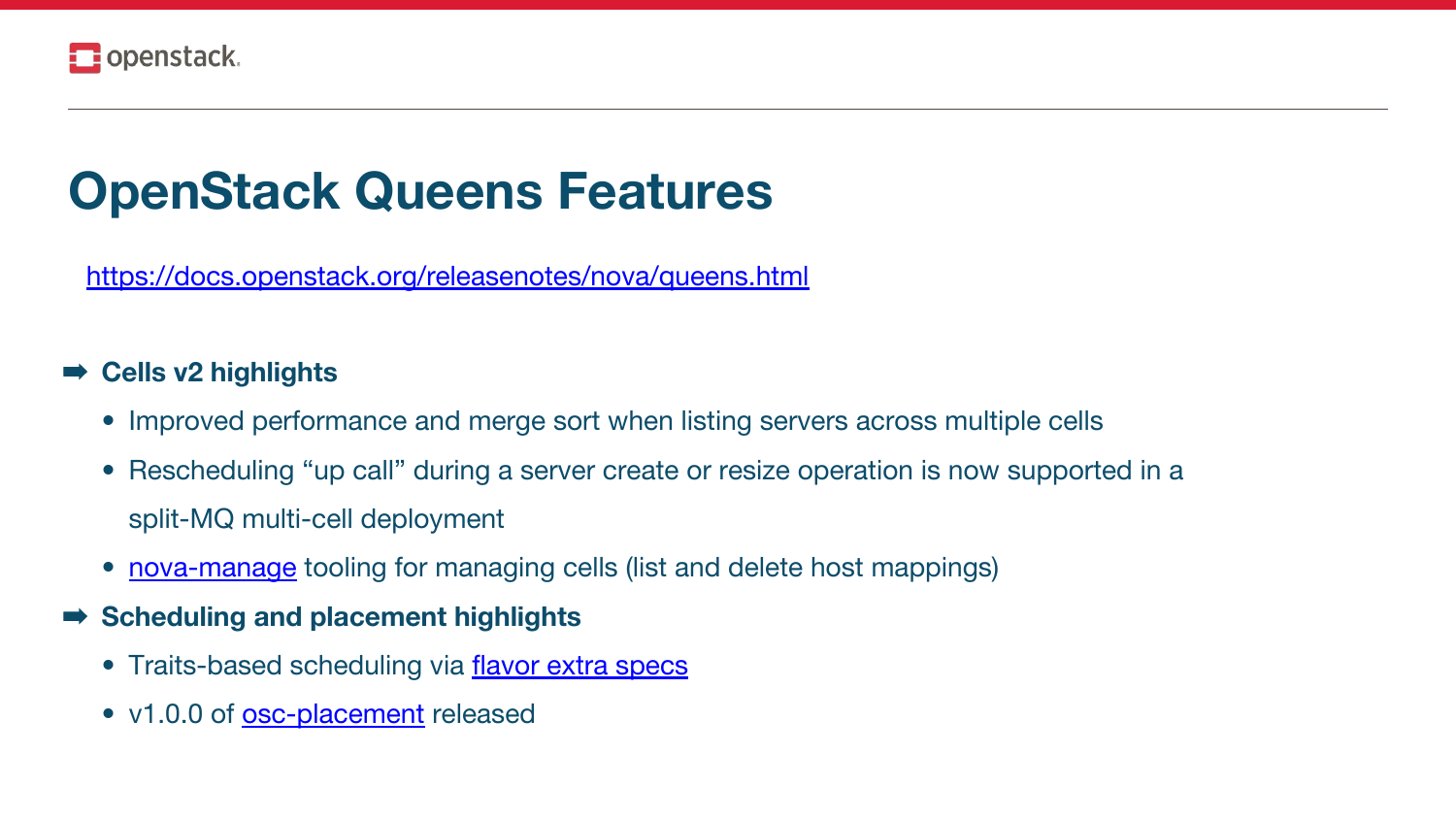

### **OpenStack Queens Features**

### Before alternate hosts



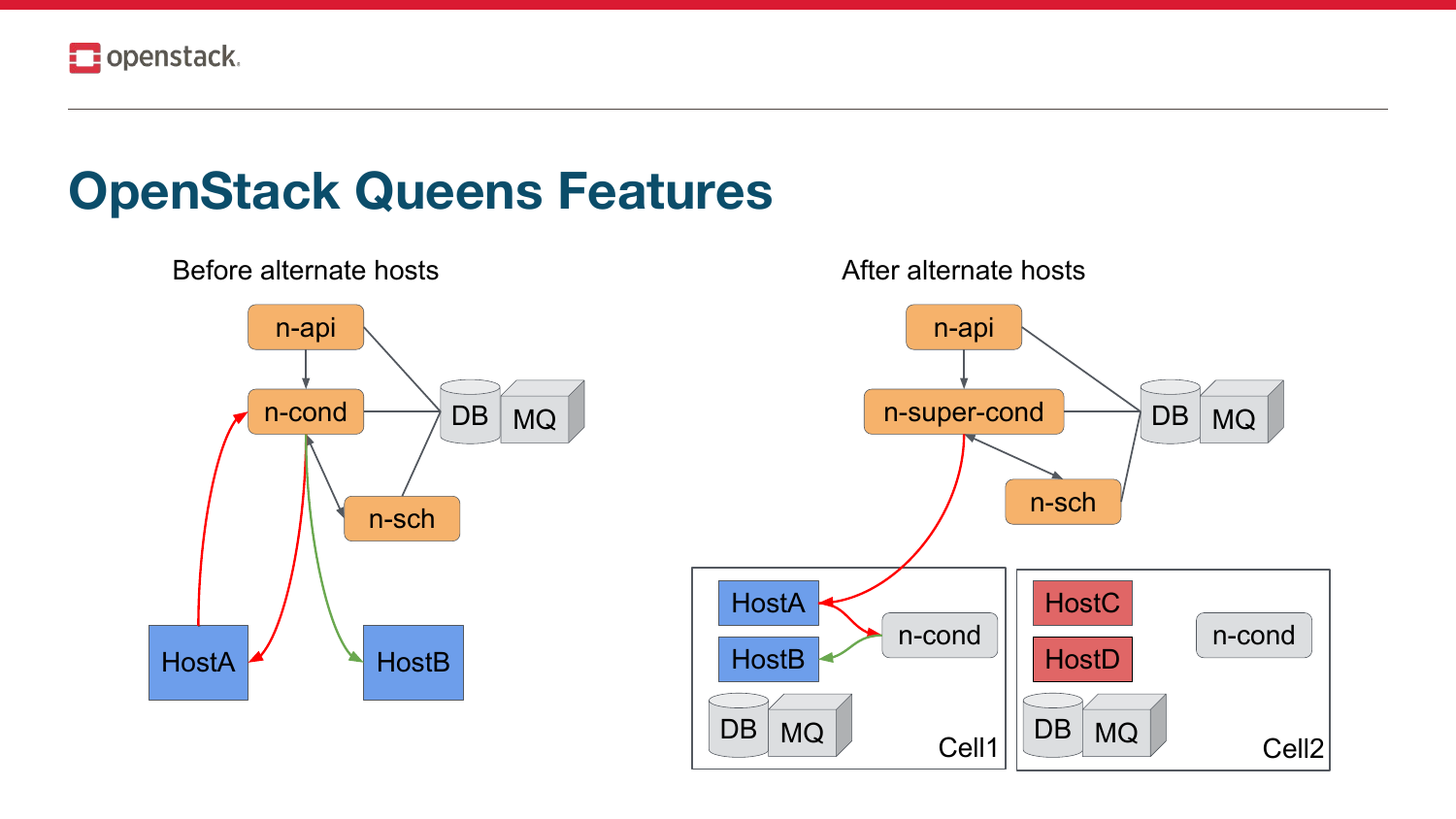

### OpenStack Queens Features

**Traits-based scheduling** 

Flavor: BM\_CPU\_VMX resources:CUSTOM\_BAREMETAL=1 trait:HW\_CPU\_X86\_VMX=required

Flavor: BM\_GPU\_DXVA resources:CUSTOM BAREMETAL=1 trait:HW\_GPU\_API\_DXVA=required

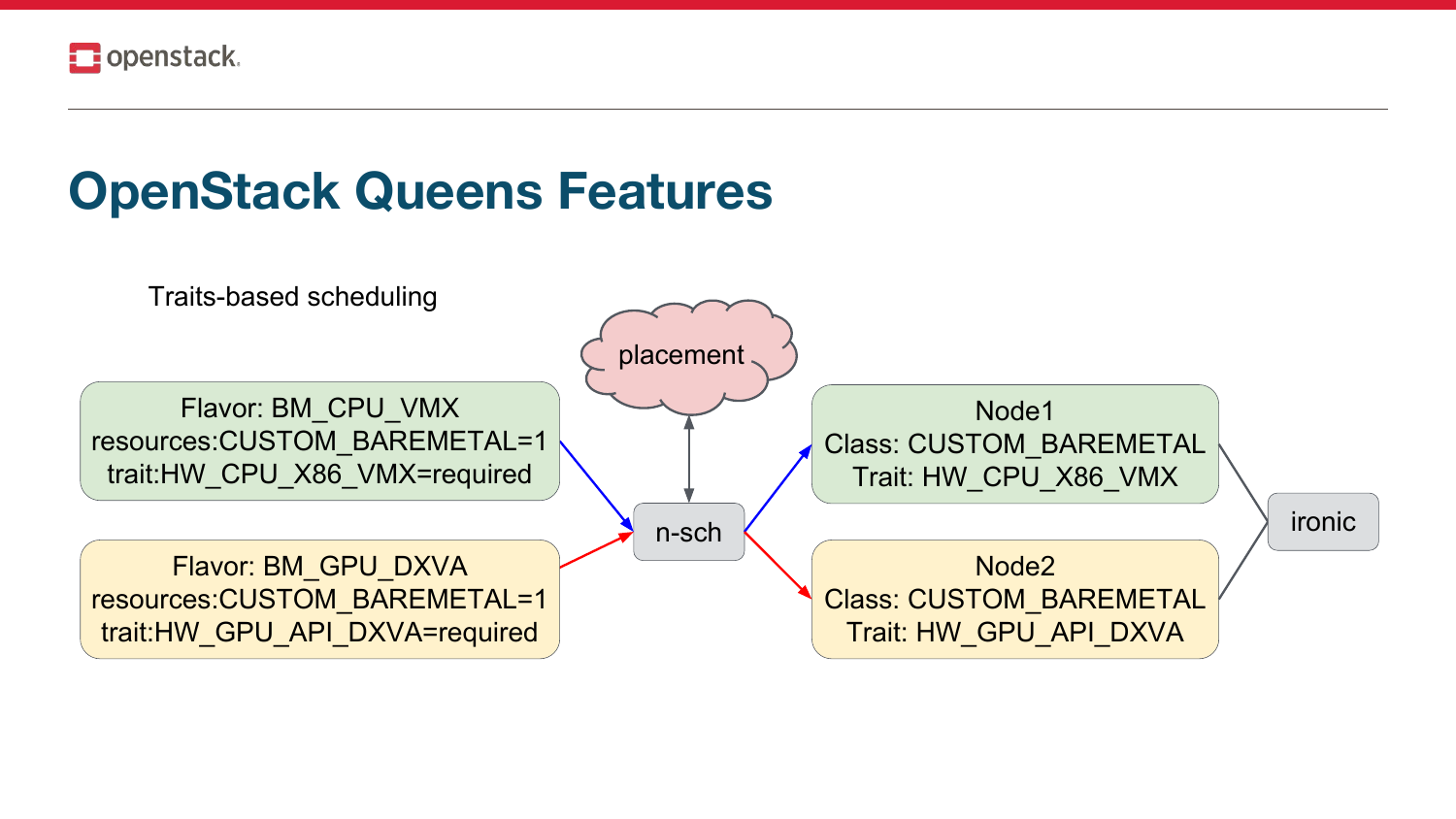### ➡ **Other improvements (microversion highlights)**

| <b>Microversion</b> |                           |
|---------------------|---------------------------|
| 2.54                | Change server keyp        |
| 2.55                | Adds a description        |
| 2.56                | Target a specific ho      |
| 2.57                | <b>Change server user</b> |
| 2.58                | <b>Pagination and cha</b> |
| 2.59                | Pagination and cha        |

Description

- pair during rebuild
- field to the flavor resource
- ost during cold migrate (admin-only)
- r\_data during rebuild
- anges-since filtering for server action records
- anges-since filtering for migration records



## **OpenStack Queens Features**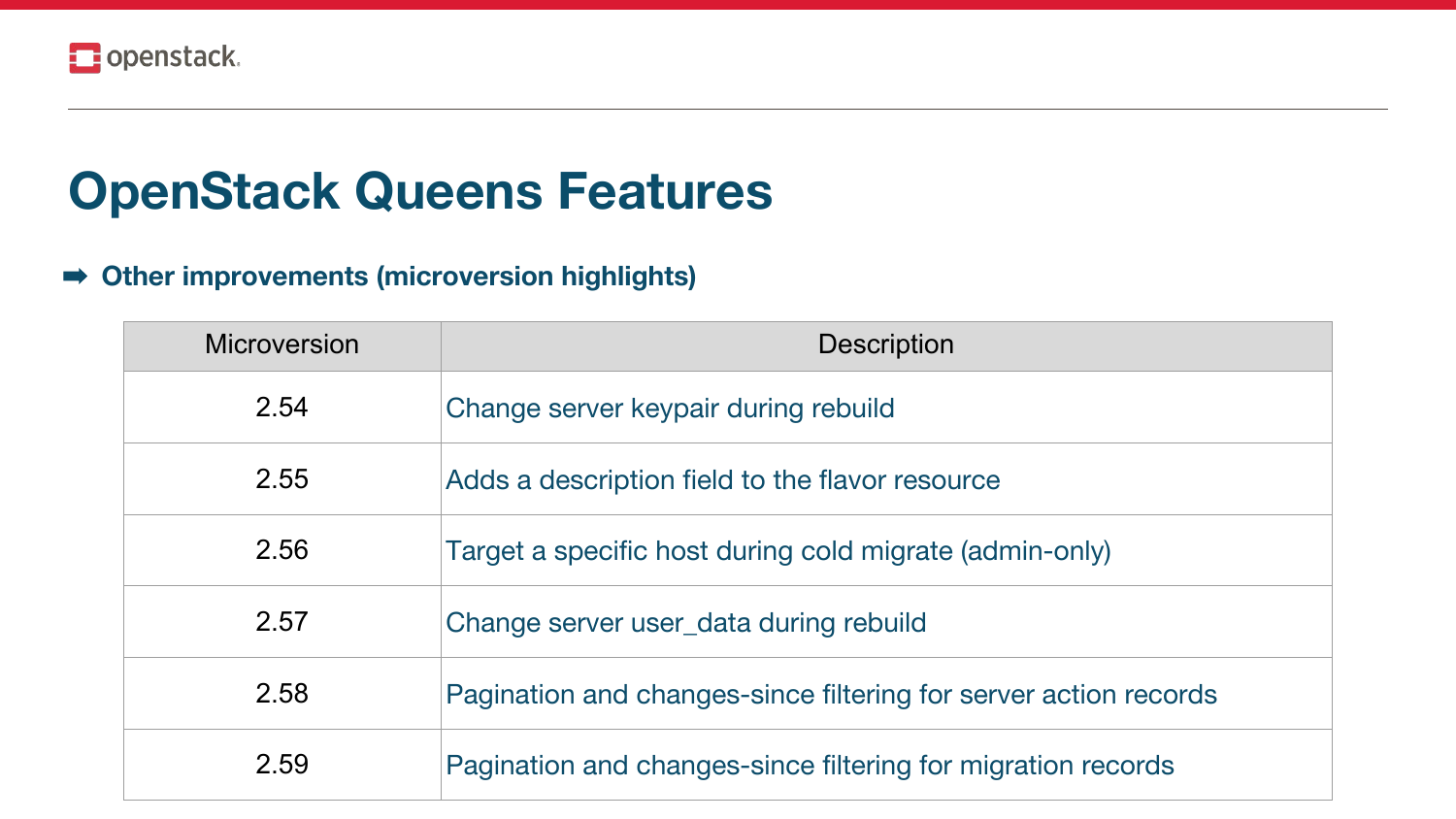### ➡ **Other improvements**

- Volume multi-attach is [supported](https://docs.openstack.org/nova/queens/admin/manage-volumes.html#volume-multi-attach) with the libvirt compute driver (microversion 2.60)
- vGPUs are **supported**<sup>\*</sup> with the libvirt and xenapi compute drivers
- Native QEMU volume encryption (live migration, rbd encrypted volumes)
- Improved performance when filtering a list of servers by fixed IP using Neutron
- Continued [versioned notification](https://docs.openstack.org/nova/queens/reference/notifications.html#versioned-notification-samples) transformation
- Standardized inter-service configuration using keystoneauth adapter
- [TLS encryption support for VNC](https://docs.openstack.org/nova/queens/admin/remote-console-access.html#vnc-proxy-security) consoles with the libvirt driver



## **OpenStack Queens Features**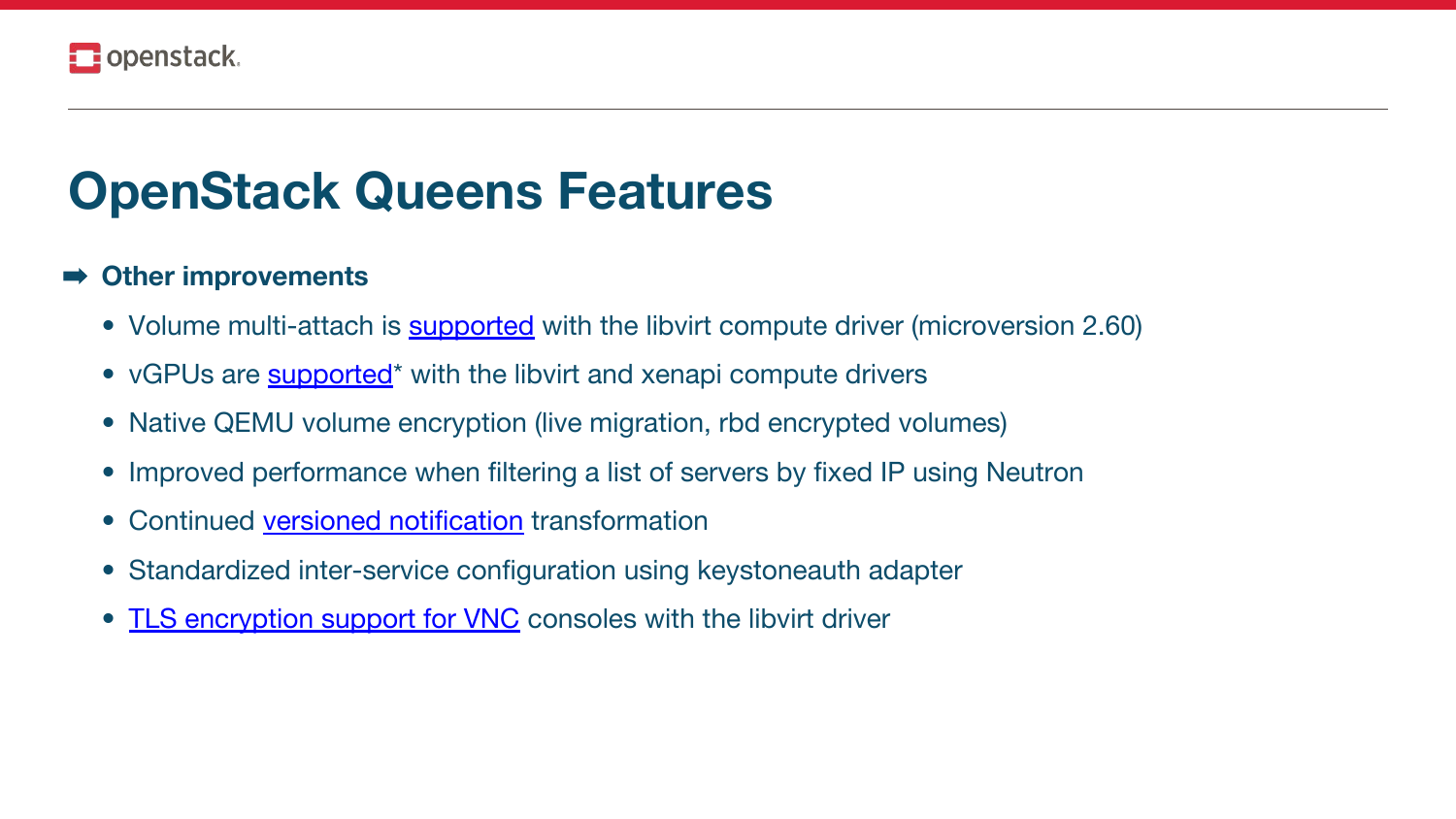<https://specs.openstack.org/openstack/nova-specs/specs/rocky/index.html>



- Support disabling a cell
- Console proxy per cell and nova-consoleauth deprecation
- nova-manage tooling for managing cells
- ➡ **Scheduling and placement**
	- Placement request filters for improved scheduling performance
	- Granular RBAC policy rules for placement API operations
	- [NUMA-aware live migration](https://specs.openstack.org/openstack/nova-specs/specs/rocky/approved/numa-aware-live-migration.html)
	- Nested resource providers



## **OpenStack Rocky**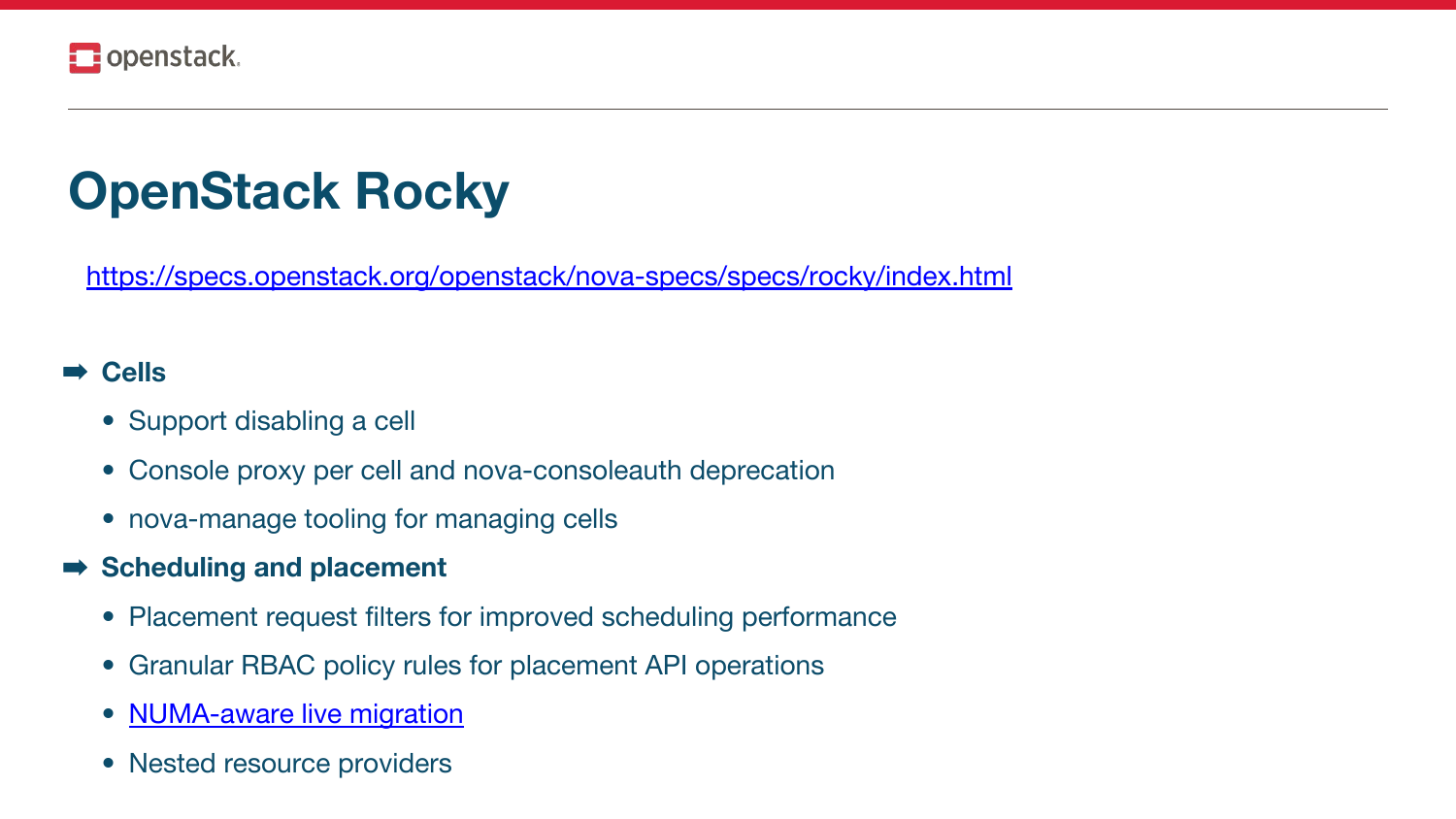<https://specs.openstack.org/openstack/nova-specs/specs/rocky/index.html>

### ➡ **Other improvements**

- Review runways
- Continued vGPU support
- nova-manage db purge
- Abort queued live migrations
- Libvirt CPU model extra flags



## **OpenStack Rocky**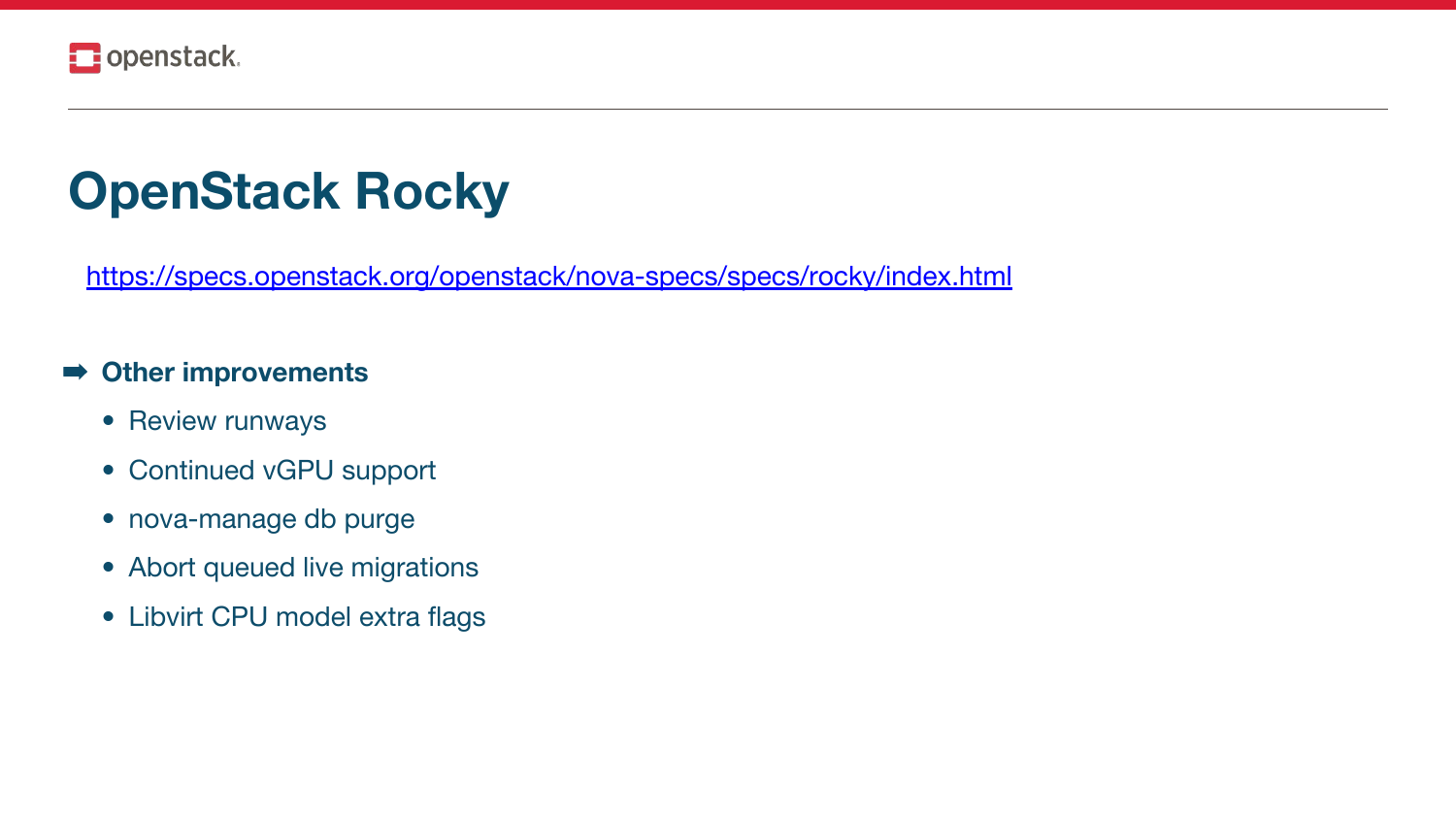

## **Cross-Project Work**

- Cinder
	- Volume multi-attach improvements [\(related Forum session Tuesday at 11:50am\)](https://www.openstack.org/summit/vancouver-2018/summit-schedule/events/21732/multi-attach-introduction-and-future-direction)
- Neutron
	- [Reduce network downtime during live migration](https://specs.openstack.org/openstack/nova-specs/specs/rocky/approved/neutron-new-port-binding-api.html)
	- Bandwidth-aware scheduling [\(related Forum session Tuesday at 3:30pm\)](https://www.openstack.org/summit/vancouver-2018/summit-schedule/events/21754/novaneutron-ops-cross-project-session)
- Keystone
	- RBAC support for scope types
- Barbican
	- [Trusted certificates](https://specs.openstack.org/openstack/nova-specs/specs/rocky/approved/nova-validate-certificates.html)
- Cyborg
	- Accelerator management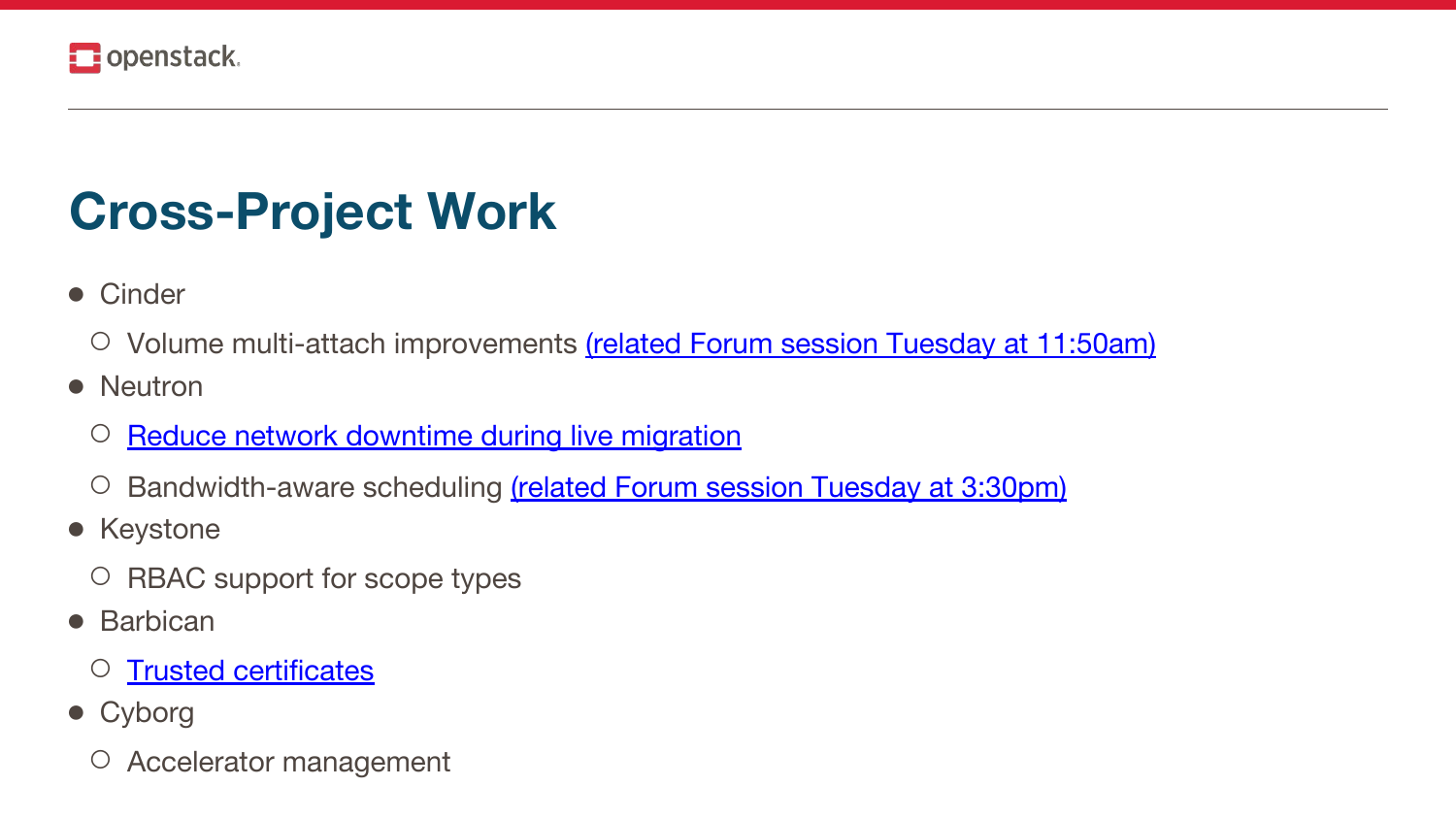



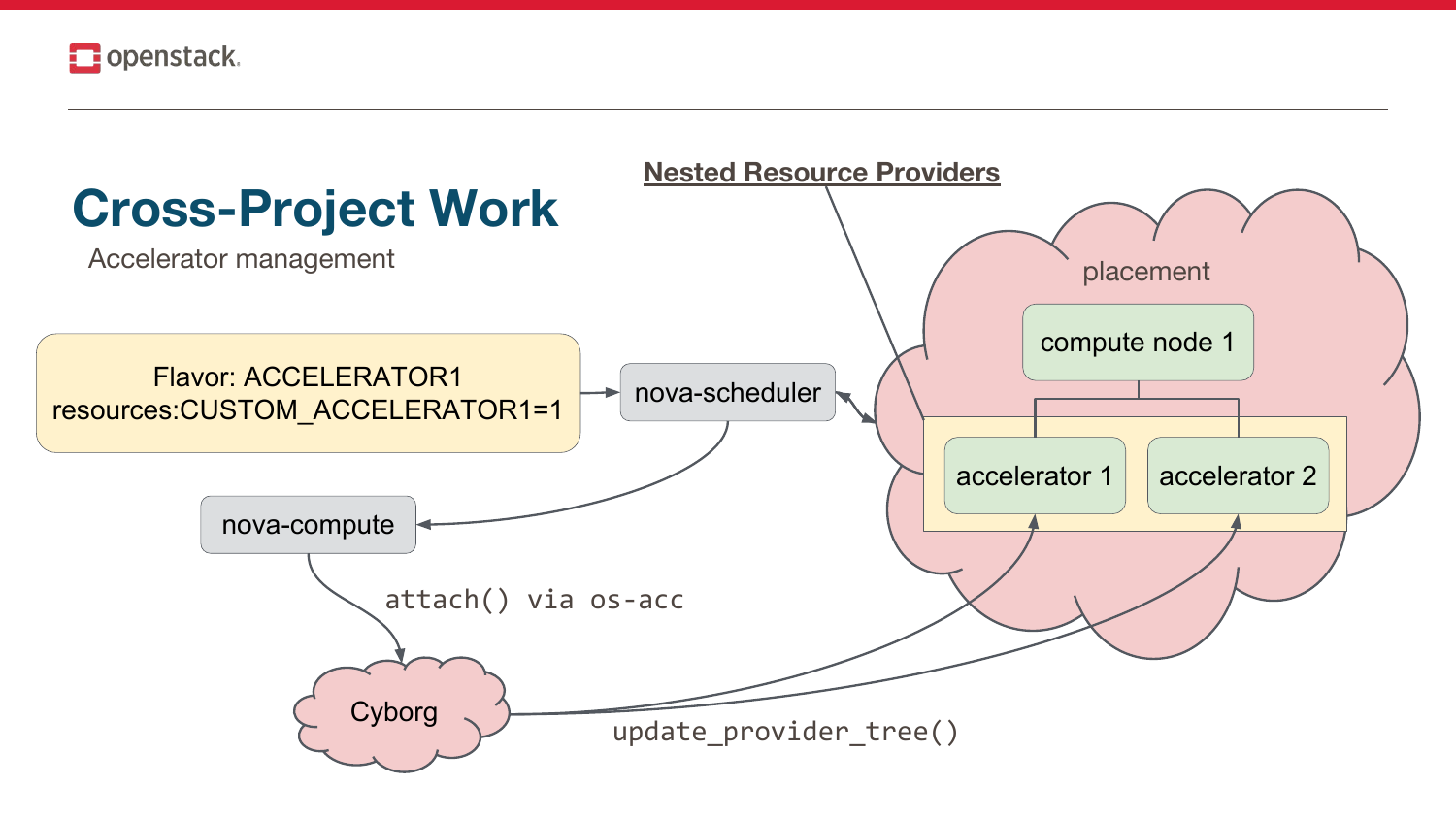

### **Beyond Rocky**

- Extracting Placement from Nova
	-
- Accelerator management
	- Related Forum session: Cyborg/FPGA Support for Cloud/NFV (Mon 21, 5:10pm 5:50pm)
- Pre-emptible instances
	- Related Forum session: Pre-emptible instances the way forward (Tue 22, 1:50pm 2:30pm)
- More placement request filters (filter in SQL rather than Python)
- Continued removal of "up calls", i.e. modeling affinity in Placement  $\bullet$
- Handling a "down" cell in a multi-cell deployment

○ Related Forum session: **Building the path to extracting Placement from Nova** (Mon 21, 3:10pm - 3:50pm)

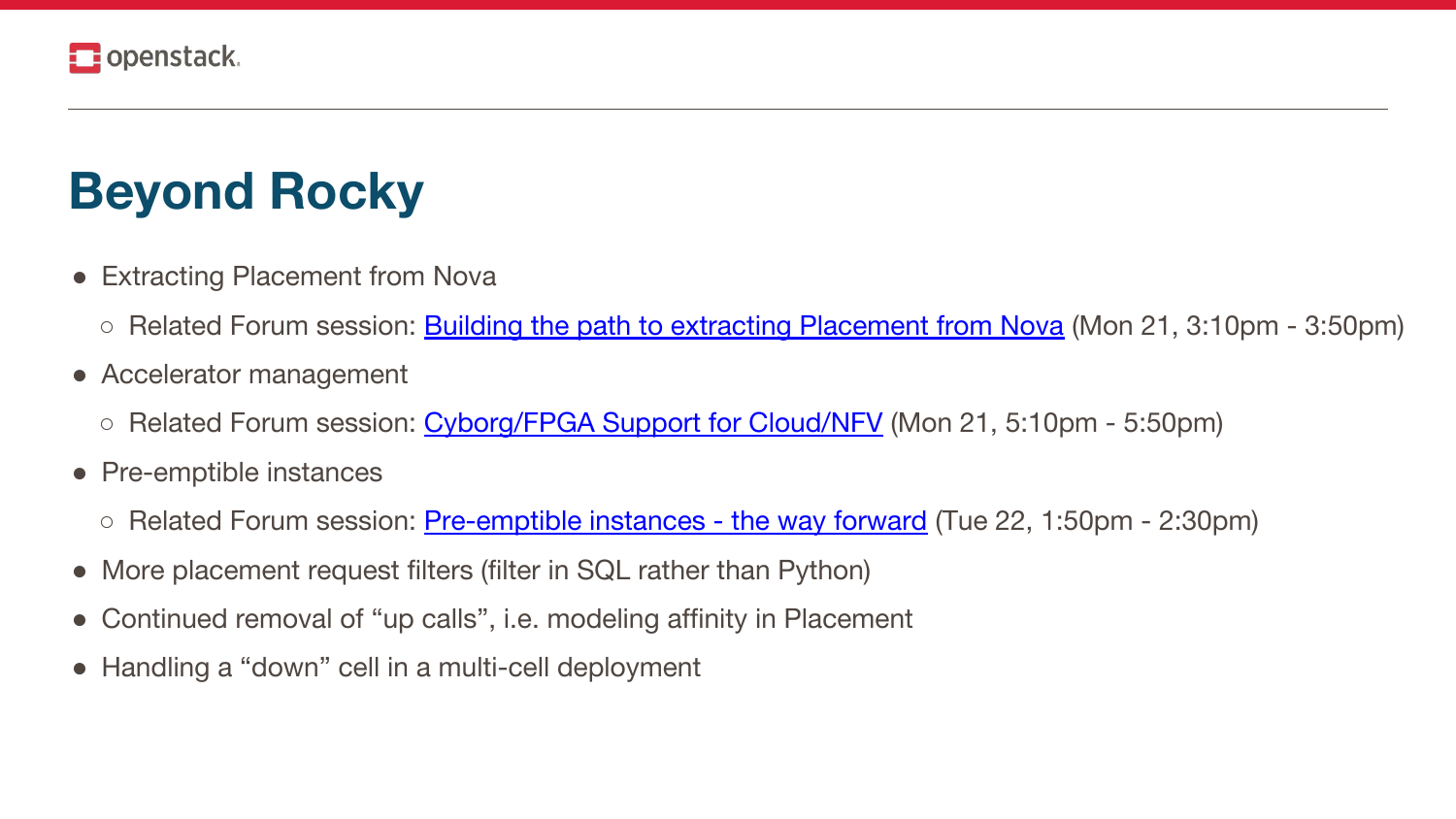

### **How to give feedback**

- Report bugs
- Start a conversation in the openstack-dev@ and/or openstack-operators@ mailing lists
	- Tell us how you or your users are using the compute service
	- What is missing?
	- What are your barriers to entry?
	- What deployment tooling do you need, i.e. nova-manage?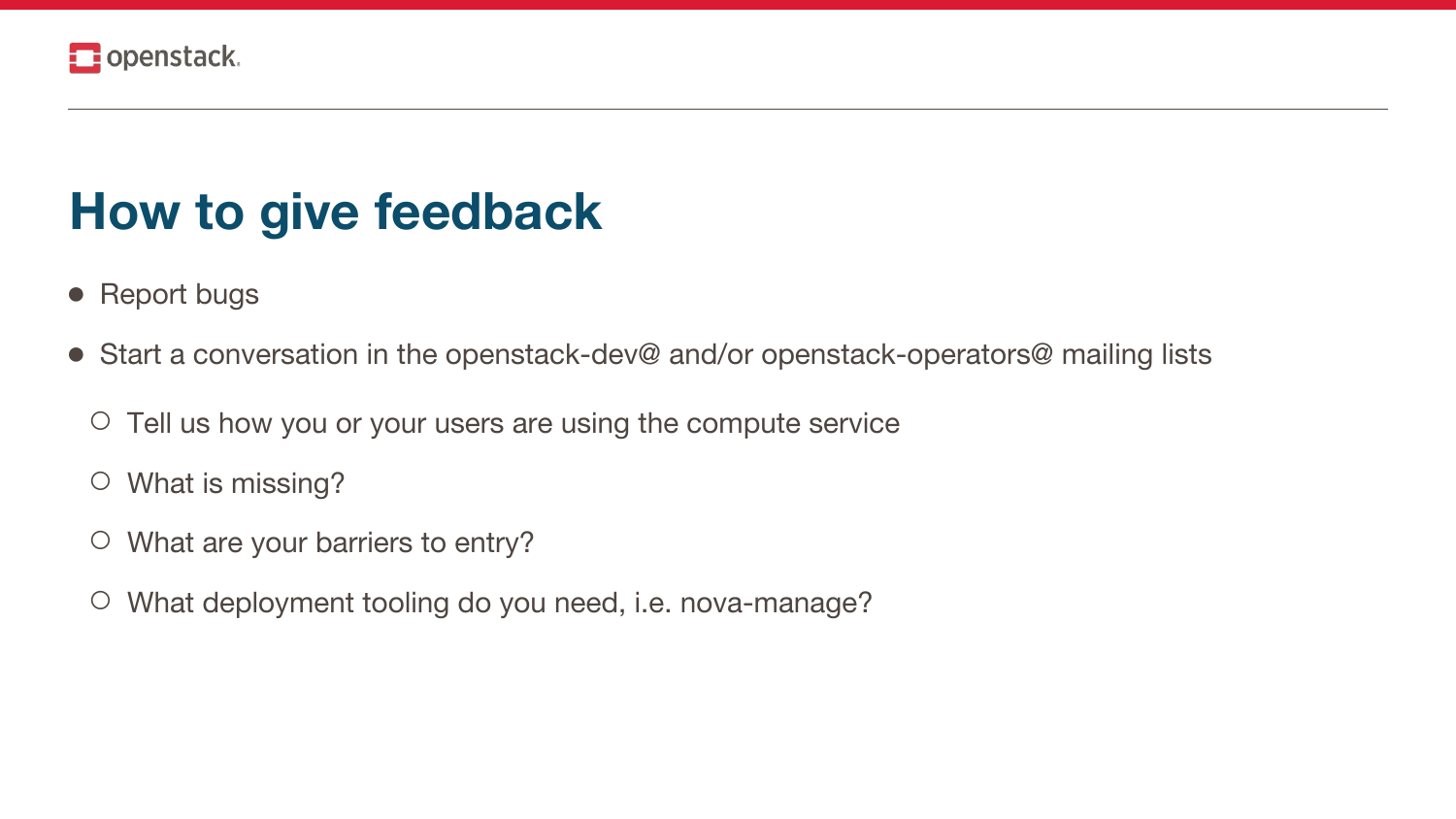

### **How to give feedback**

- Attend Forum sessions
	- **Building the path to extracting Placement from Nova** (Mon 21, 3:10pm 3:50pm)
	- [Multi-attach introduction and future direction](https://www.openstack.org/summit/vancouver-2018/summit-schedule/events/21732/multi-attach-introduction-and-future-direction) (Tue 22, 11:50am 12:30pm)
	- [Pre-emptible instances the way forward](https://www.openstack.org/summit/vancouver-2018/summit-schedule/events/21787/pre-emptible-instances-the-way-forward) (Tue 22, 1:50pm 2:30pm)
	- [nova/neutron + ops cross-project session](https://www.openstack.org/summit/vancouver-2018/summit-schedule/events/21754/novaneutron-ops-cross-project-session) (Tue 22, 3:30pm 4:10pm)
	- [CellsV2 migration process sync with operators](https://www.openstack.org/summit/vancouver-2018/summit-schedule/events/21755/cellsv2-migration-process-sync-with-operators) (Tue 22, 4:40pm 5:20pm)
	- [Making NFV features easier to use](https://www.openstack.org/summit/vancouver-2018/summit-schedule/events/21776/making-nfv-features-easier-to-use) (Wed 23, 11:00am 11:40am)
- Forum session etherpads
	- <https://wiki.openstack.org/wiki/Forum/Vancouver2018>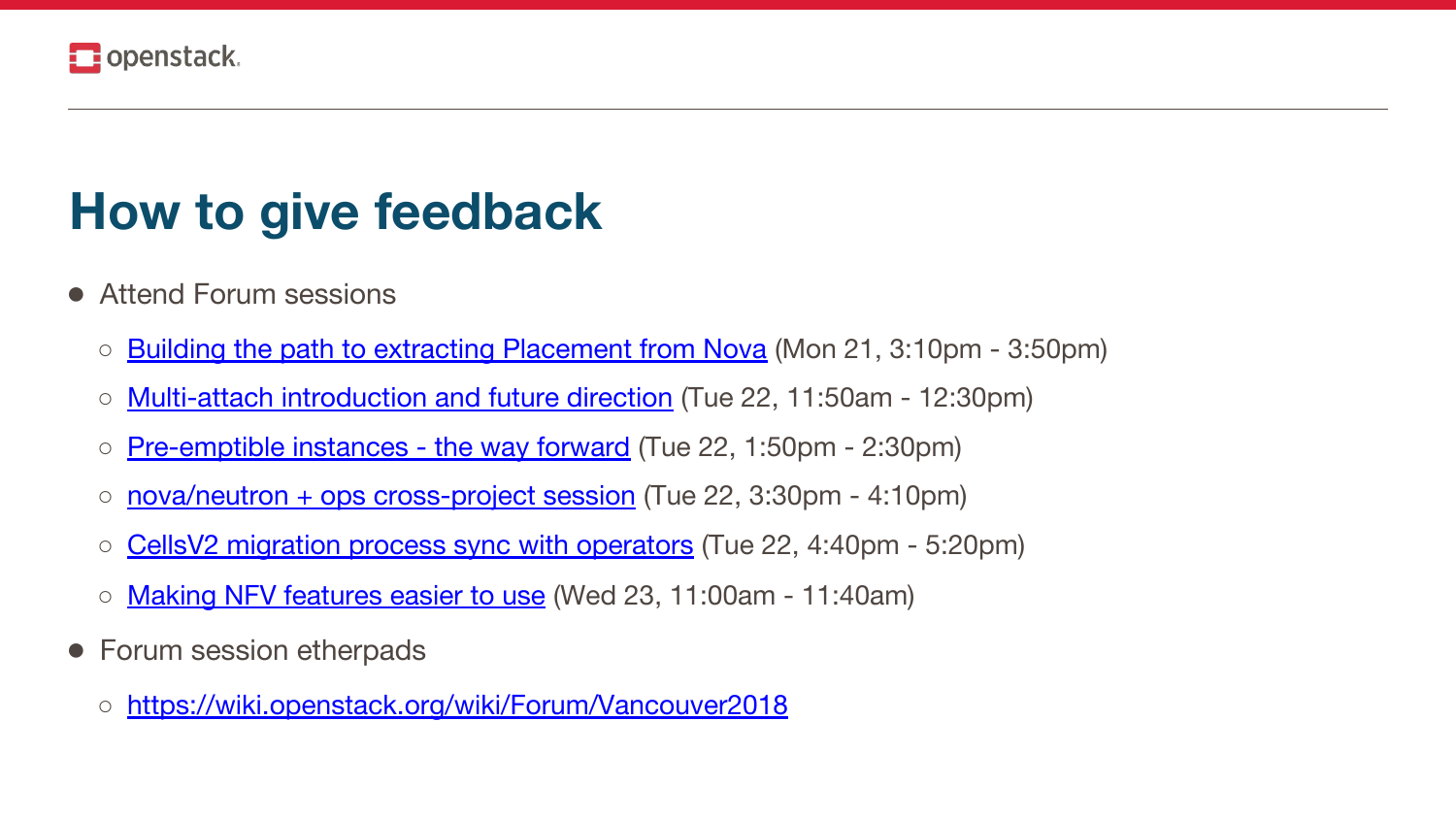

### **How to contribute**

- Subscribe to the openstack-dev mailing list and filter on *[nova]*
- Chat with us at #openstack-nova in freenode IRC
- Attend some weekly meetings: <https://wiki.openstack.org/wiki/Meetings/Nova>
- Help with [bug triage](https://bugs.launchpad.net/nova/?field.searchtext=&field.status%3Alist=NEW&assignee_option=any&field.assignee=&field.bug_reporter=&field.bug_commenter=&field.subscriber=&field.structural_subscriber=&field.tag=&field.tags_combinator=ANY&field.has_cve.used=&field.omit_dupes.used=&field.omit_dupes=on&field.affects_me.used=&field.has_patch.used=&field.has_branches.used=&field.has_no_branches.used=&field.has_blueprints.used=&field.has_no_blueprints.used=&search=Search&orderby=-datecreated&start=0)
	- How-to docs: <https://wiki.openstack.org/wiki/Nova/BugTriage>
	- Presentation: [Upstream bug triage: the hidden gem?](https://www.openstack.org/videos/sydney-2017/upstream-bug-triage-the-hidden-gem)
- Attend the [Nova project on-boarding session](https://www.openstack.org/summit/vancouver-2018/summit-schedule/events/21641/nova-project-onboarding)

<https://docs.openstack.org/nova/latest/contributor/index.html>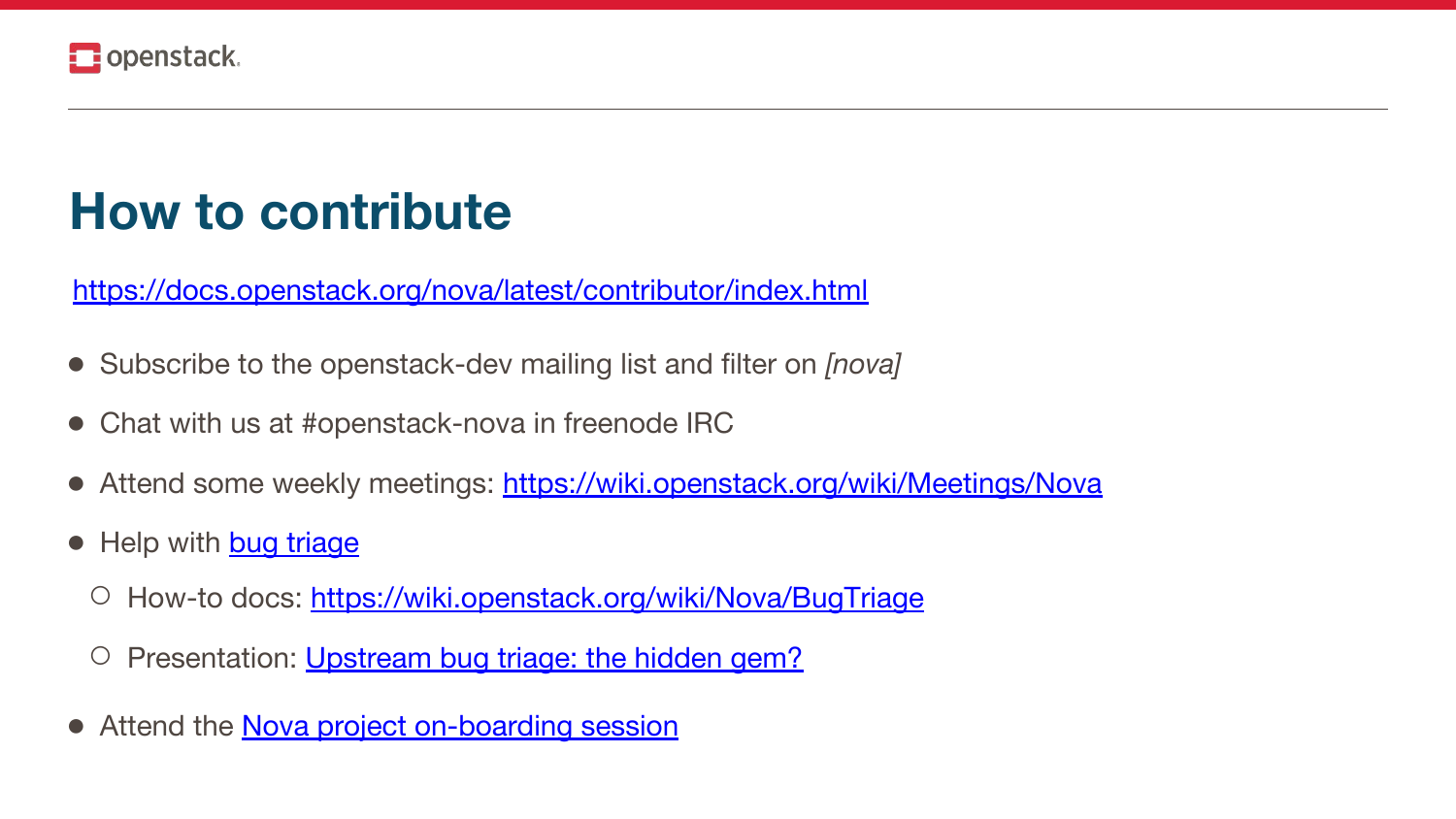

### **How to contribute**

- Help with [code reviews](https://review.openstack.org/#/dashboard/?foreach=%28+project%3Aopenstack%2Fnova+OR%0Aproject%3Aopenstack%2Fpython%2Dnovaclient+OR%0Aproject%3Aopenstack%2Fnova%2Dspecs+OR%0Aproject%3Aopenstack%2Fos%2Dvif+OR%0Aproject%3Aopenstack%2Fos%2Dtraits+%29%0Astatus%3Aopen%0ANOT+owner%3Aself%0ANOT+label%3AWorkflow%3C%3D%2D1%0Alabel%3AVerified%3E%3D1%2Czuul%0ANOT+reviewedby%3Aself%0Abranch%3Amaster&title=Nova+Review+Inbox&Small+patches=%28project%3Aopenstack%2Fnova+OR+project%3Aopenstack%2Fpython%2Dnovaclient+OR+project%3Aopenstack%2Fos%2Dvif+OR+project%3Aopenstack%2Fos%2Dtraits%29+NOT+label%3ACode%2DReview%3E%3D2%2Cself+NOT+label%3ACode%2DReview%3C%3D%2D1%2Cnova%2Dcore+NOT+message%3A%22DNM%22+delta%3A%3C%3D10&Needs+final+%2B2=%28project%3Aopenstack%2Fnova+OR+project%3Aopenstack%2Fpython%2Dnovaclient+OR+project%3Aopenstack%2Fos%2Dvif+OR+project%3Aopenstack%2Fos%2Dtraits%29+NOT+label%3ACode%2DReview%3E%3D2%2Cself+label%3ACode%2DReview%3E%3D2+limit%3A50&Bug+fix%2C+Passed+Zuul%2C+No+Negative+Feedback=NOT+label%3ACode%2DReview%3E%3D2%2Cself+NOT+label%3ACode%2DReview%3C%3D%2D1%2Cnova%2Dcore+message%3A%22bug%3A+%22+limit%3A50&Wayward+Changes+%28Changes+with+no+code+review+in+the+last+two+days%29=NOT+label%3ACode%2DReview%3C%3D%2D1+NOT+label%3ACode%2DReview%3E%3D1+age%3A2d+limit%3A50&Needs+feedback+%28Changes+older+than+5+days+that+have+not+been+reviewed+by+anyone%29=NOT+label%3ACode%2DReview%3C%3D%2D1+NOT+label%3ACode%2DReview%3E%3D1+age%3A5d+limit%3A50&Passed+Zuul%2C+No+Negative+Feedback=NOT+label%3ACode%2DReview%3E%3D2+NOT+label%3ACode%2DReview%3C%3D%2D1+limit%3A50&Needs+revisit+%28You+were+a+reviewer+but+haven%27t+voted+in+the+current+revision%29=reviewer%3Aself+limit%3A50&Specs=project%3Aopenstack%2Fnova%2Dspecs+status%3Aopen+limit%3A20)
- Help cleanup the docs; if something does not make sense or is missing, tell us or better yet push a patch to fix it
- Try to break things and report bugs
- Perform scale testing and identify bottlenecks [and report them](https://bugs.launchpad.net/nova/+filebug)
- Propose bug fix backports to the **[stable branches](https://docs.openstack.org/project-team-guide/stable-branches.html)**